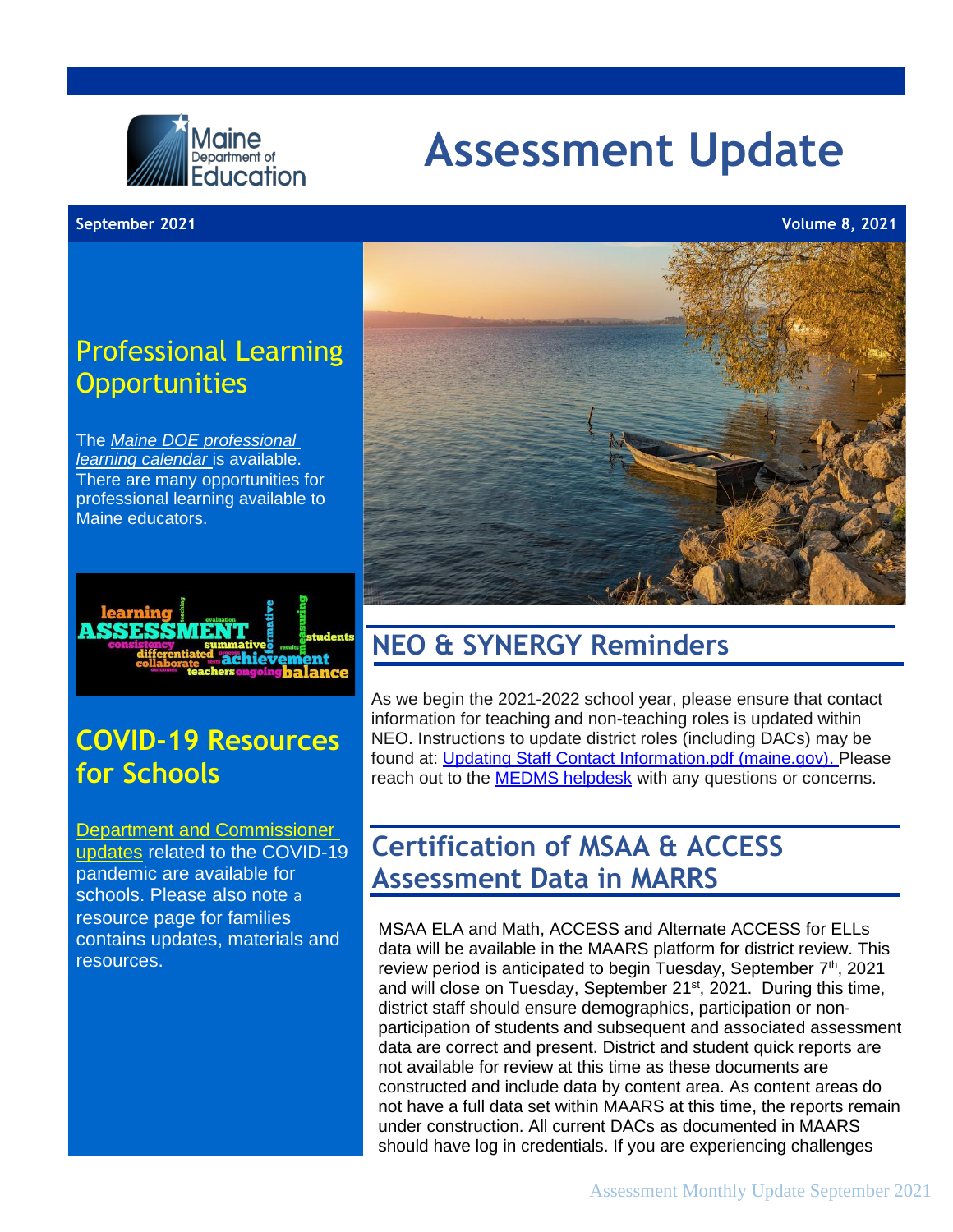### **Assessment Team contact information:**

Janette Kirk Director of Assessment 207-441-2958 [janette.kirk@maine.gov](mailto:janette.kirk@maine.gov)

Jodi Bossio-Smith Alternate & WIDA Assessment Coordinator 207-530-1462 [jodi.bossio-smith@maine.gov](mailto:jodi.bossio-smith@maine.gov)

Nancy Godfrey Math, ELA/Literacy & Science Assessment Coordinator 207-530-1273 [nancy.godfrey@maine.gov](mailto:nancy.godfrey@maine.gov)

Regina Lewis, Ph.D. NAEP & International Assessment Coordinator 207-530-1355 [regina.lewis@maine.gov](mailto:regina.lewis@maine.gov)

Varun Motay Data Analyst 207-530-1368 [varun.motay@maine.gov](mailto:Varun.motay@maine.gov)

Chery Brackett Management Analyst 207-441-3019 [cheryl.brackett@maine.gov](mailto:cheryl.brackett@maine.gov) logging into MAARS, please reach out to FocalPoint K-12 support at **[support@focalpointK12.net.](mailto:support@focalpointK12.net)**

### **Upcoming Professional Learning-NWEA**

This information was originally provided via email to DACs and technology coordinators and is also included with the **[Maine DOE](https://www.maine.gov/doe/calendar)  [professional development calendar](https://www.maine.gov/doe/calendar)** and in the **[professional](https://www.maine.gov/doe/sites/maine.gov.doe/files/inline-files/ME_PLCatalog_FY22_VF.pdf)  [learning catalog.](https://www.maine.gov/doe/sites/maine.gov.doe/files/inline-files/ME_PLCatalog_FY22_VF.pdf)**

### **NWEA MAP Growth Basics**

This session will highlight the purpose and key metrics of essential MAP Growth classroom-level reports. The data in these reports will support teachers in identifying instructional areas of strength and focus and in engaging in conversations about student achievement and growth.

#### **Learning Targets**

- Learn about key MAP Growth characteristics such as RIT scores, adaptive assessment, instructional level, and normative data
- Experience the assessment as a student, learn how to set up and proctor the assessment, and discuss the importance of preparing students for the assessment

[Register MAP Growth Basics](https://web.cvent.com/event/355955c1-1594-4e6e-9828-637bfd97a1ab/summary) – Two sessions remaining in September.



### **Essential Reports for Administrators and Educators (NWEA)**

Once you've administered your MAP Growth assessments, get hands-on with your reports. Learn to access, interpret, and apply rich data. Plan how to use your MAP Growth data to inform ongoing work and school- and district-related decisions.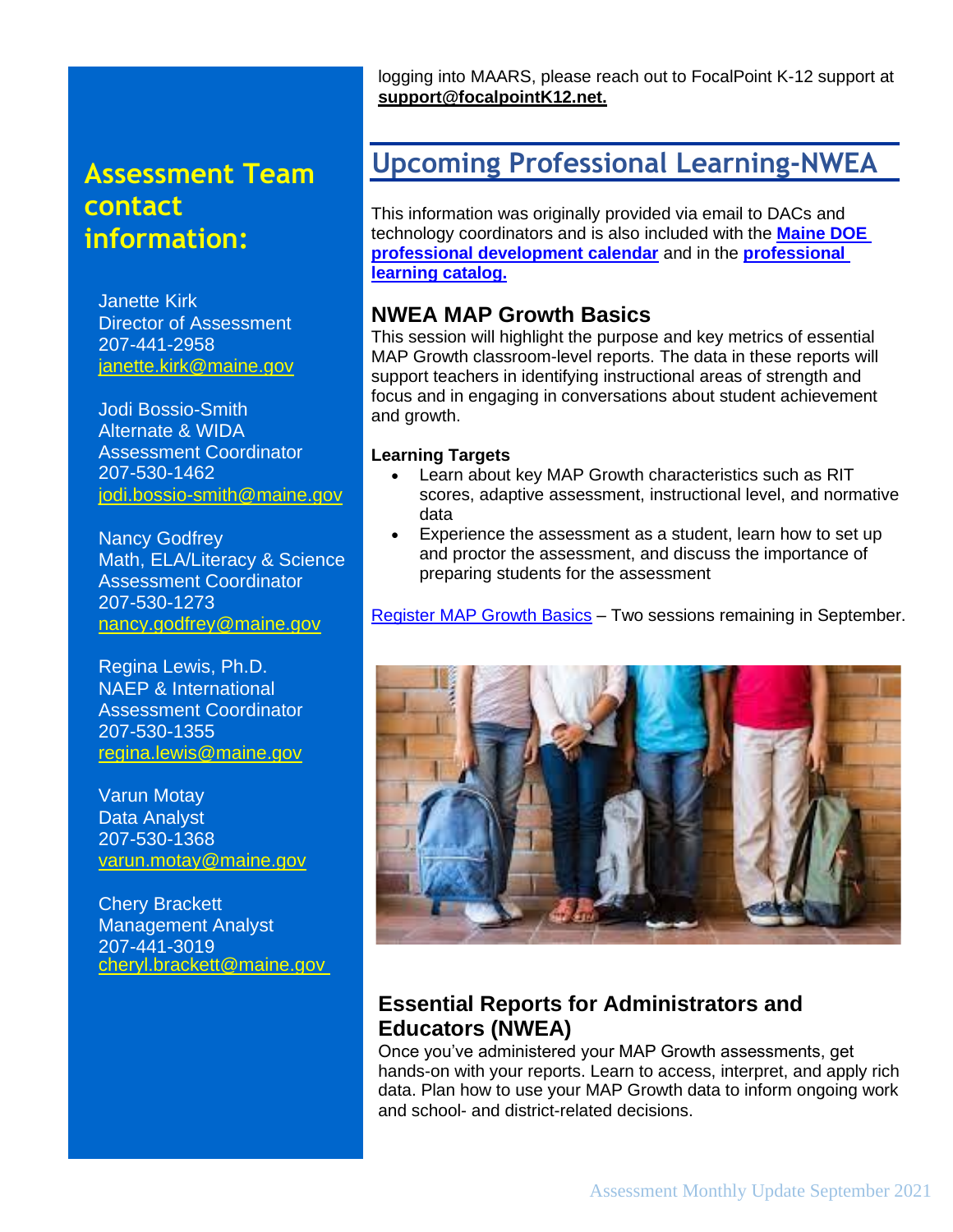# **Stay in the Loop:**

Teachers & district test coordinators may sign up to receive Assessment Listserv notices for assessments. For those looking for notifications regarding the ACCESS / Alternate ACCESS for ELLs, please subscribe to the ESL Communication list. The following links can be used to subscribe:

### **[General Assessment](https://mailman.informe.org/mailman/listinfo/mea) [MEA Listserv](https://mailman.informe.org/mailman/listinfo/mea)**

**[Alternate Assessment](https://mailman.informe.org/mailman/listinfo/alternateassessments) [Listserv](https://mailman.informe.org/mailman/listinfo/alternateassessments)**

**[WIDA / ACCESS](https://mailman.informe.org/mailman/listinfo/esl.communication) [English Learner](https://mailman.informe.org/mailman/listinfo/esl.communication) [Listserv](https://mailman.informe.org/mailman/listinfo/esl.communication)**

#### **Learning Targets**

- Access, interpret, and apply key MAP Growth reports that school and district administrators use for planning
- Help your team interpret and apply data by conducting powerful strengths-based conversations
- Make decisions that inform school improvement planning and resource allocation with MAP Growth status and growth data

[Register Essential Reports for Administrators & Educators](https://web.cvent.com/event/bf45a448-0dc0-4f16-8e15-46c1ca4bfa57/summary) – One session in September and four in October.

### **Applying Reports 1: Connecting MAP Growth Scores to Student Learning (NWEA)**

Once you're comfortable with the basics of administering MAP Growth assessments, get hands-on with your reports. Learn to access, interpret, and apply rich data.

#### **Learning Targets**

- Understand how MAP Growth RIT scores measure what each student knows and is ready to learn
- Identify ways to use MAP Growth data to flexibly group students
- Access, interpret, and apply MAP Growth data
- Analyze MAP Growth data to support planning and instructional decisions

[Register for Applying Reports 1](https://web.cvent.com/event/b747dbbc-cd95-4f2f-95ce-23c53e653bbe/summary) - Eight sessions September through early November.

### **Applying Reports 2: Student Growth and Goal Setting with MAP Growth**

Plan how to use your MAP Growth data to inform ongoing work, with a focus on goal setting with students.

#### **Learning Targets**

- Build on practices that use growth projection data and learning statements to engage students in setting academic goals Access and interpret growth data and apply it
- to student instruction
- Explore reports and resources to support sharing performance and growth data with students and parents

[Register Applying Reports 2](https://web.cvent.com/event/48902fbf-9d30-42e4-8559-adc4123755fb/summary) – Six sessions September through early November.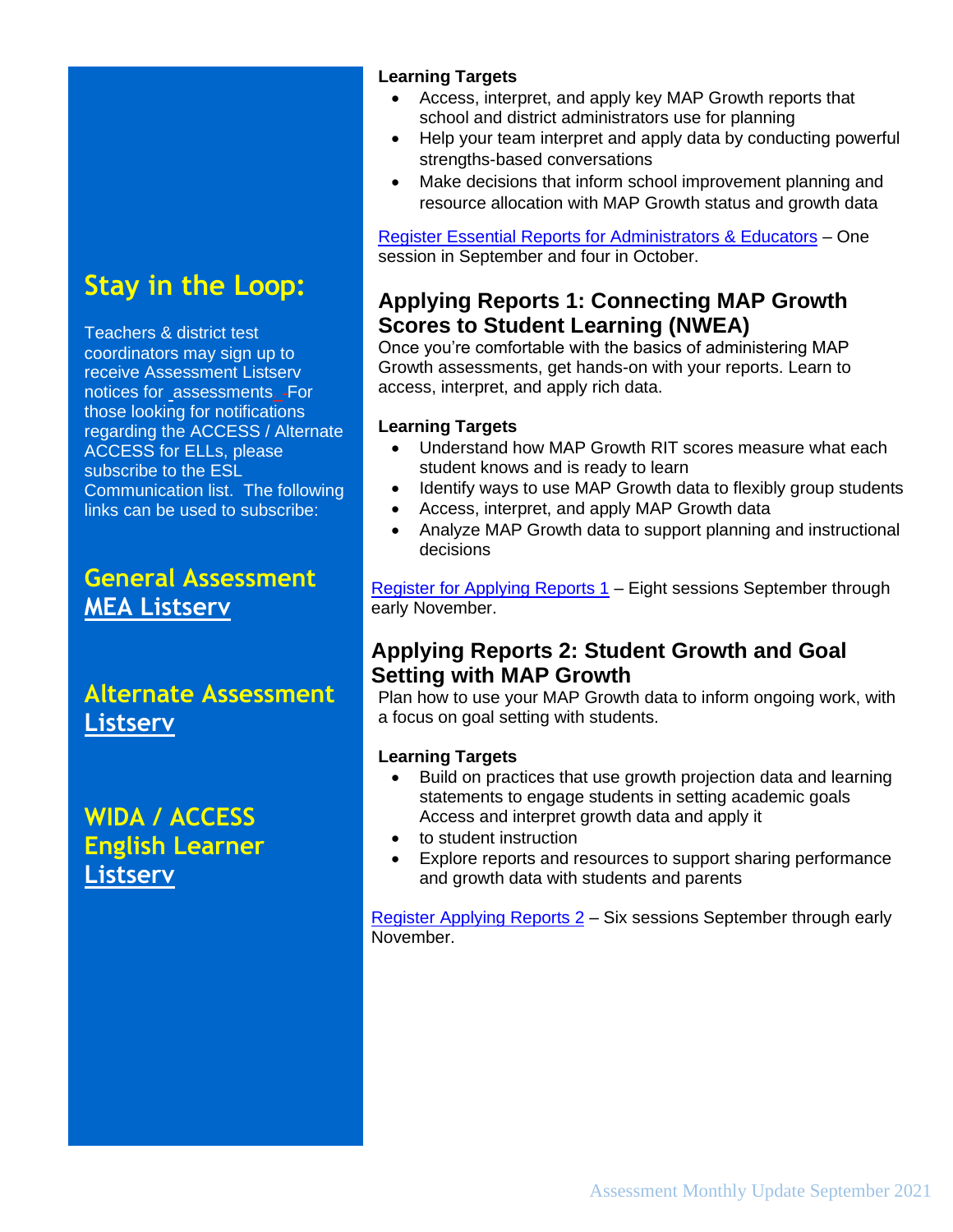### **A Reminder for ACCESS**

- Plan, schedule, and review assessment sessions in WIDA AMS
- Share all important technology updates with the district technology coordinator.
- Confer with special education director/case managers to confirm that the accurate accommodations have been selected /established for students with IEPs in the WIDA AMS system.

#### **[Click here to read more](https://www.maine.gov/doe/Testing_Accountability/MECAS/materials/access)  [about ACCESS](https://www.maine.gov/doe/Testing_Accountability/MECAS/materials/access)  [accommodations.](https://www.maine.gov/doe/Testing_Accountability/MECAS/materials/access)**

Need support with ordering additional materials, setting up assessment sessions and/or accommodations, or identifying required assessment training? If the answer is yes, please reach out to the Coordinator for Alternate and WIDA Assessments, Jodi Bossio-Smith, at [smith@maine.gov](mailto:Jodi.bossio-smith@maine.gov)



# **NWEA Fall Assessment Administration**

The NWEA state assessment window will open on October 4 through October 29, 2021. As a reminder, text-to-speech will be disabled for the reading assessment during this window but is available for SAUs to use locally in the broader assessment window of August 15 through November 30. Additionally, the language usage assessment will be administered during the fall 2021 and spring 2022 assessment administration windows. The full [MEA calendar](https://www.maine.gov/doe/Testing_Accountability/MECAS/calendar) is available on the [assessment pages](https://www.maine.gov/doe/Testing_Accountability/MECAS/calendar) within the Maine DOE website.

# **Changes to Availability of Read Aloud Functionality for Fall NWEA Admin**

As we enter and prepare for the second administration of the NWEA assessment, we are pleased to share that students who use read aloud accessibility / accommodations as outlined within an IEP or 504 plan for classroom instruction, will be able to use read aloud accessibility / functionality for the reading of directions, questions, and answer choices within the NWEA reading session. **Reading session passages may not be read aloud.** The read aloud accommodation requires provision of a trained 1:1 support person and should not be utilized in group settings.

TTS remains unavailable in the MARC platform for the reading session during the state administration window of October 4 – 29. TTS remains available as outlined within an IEP or 504 plan for classroom instruction for the mathematics and language use sessions.

Supporting documentation and technical assistance will be provided at the September 15, Lunch and Learn / Office Hours at 12 noon. [Registration is now availble for the Lunch and Learn Office hours.](https://networkmaine.zoom.us/meeting/register/tZIucuirrz0tGtT4YUZDjXPbAEDZ-IaOCvlU)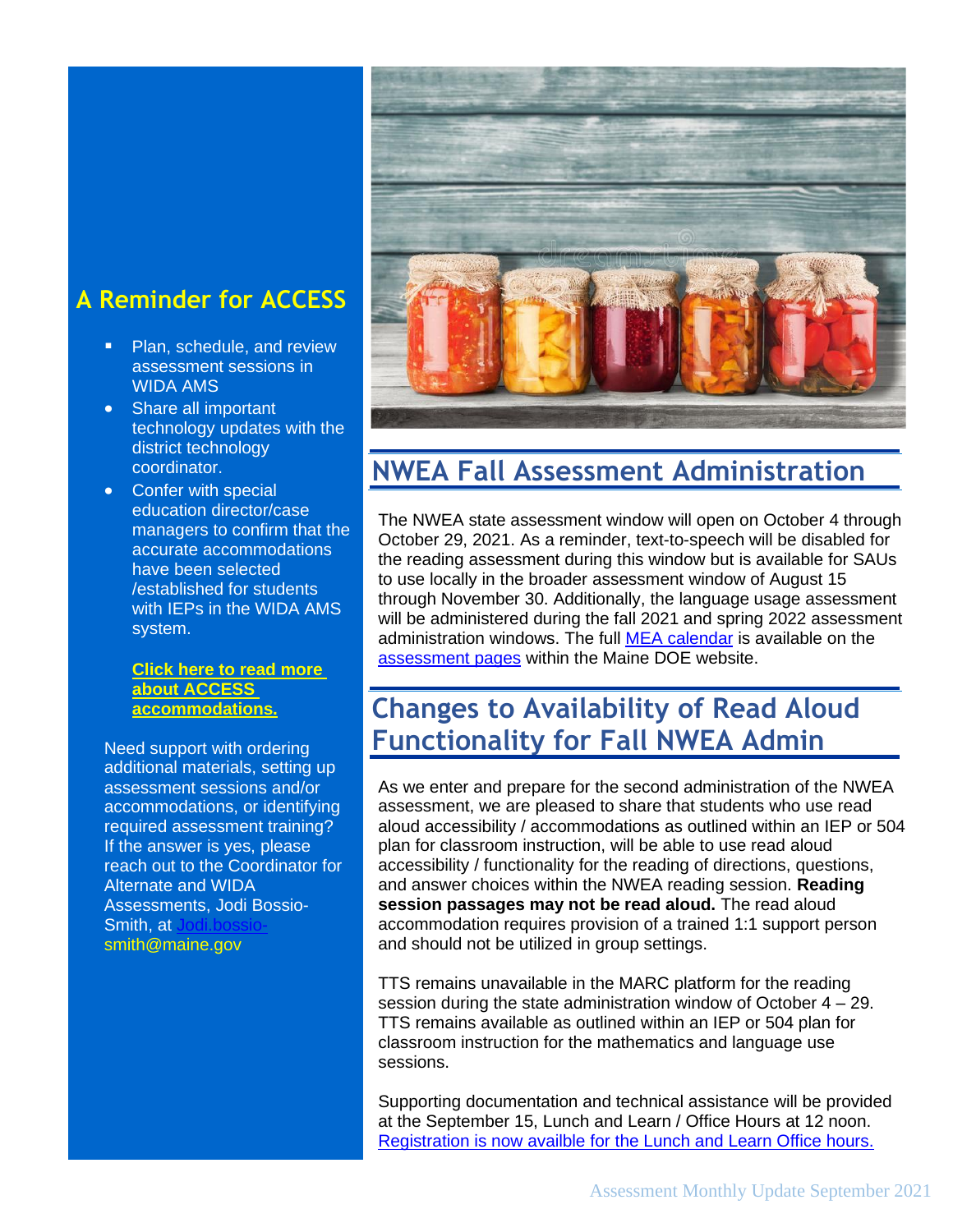### **Special Considerations Module:**

The assessment team is currently working with the data and OIT teams to revise permissions related to the special consideration module within NEO. As a direct result of feedback within the assessment survey, we are working to add the role of DAC to the applicable permissions. There was some interest in the special education director and technology director also having access to the module however, in an effort to maintain consistency and limit broad access, we are currently pausing providing additional access however, superintendents are able to request additional designees be added to the module at any time. Information on how to request access for additional designees can be located on the MEDMS Helpdesk – **[Request](https://mainedoe.co1.qualtrics.com/jfe/form/SV_0Hg1z6QgRAuoKPk)  [access page.](https://mainedoe.co1.qualtrics.com/jfe/form/SV_0Hg1z6QgRAuoKPk)**

## **Regional & Out of State Program Communication**

An initial communication including information regarding out of state programs was provided to Special Education Directors and DACs on September 2, 2021. On September 7, 2021, an initial communication will be provided to regional programs, and out of state program coordinators with a cc to Special Education Directors. Included in both communications is an assessment administration check list. This document provides some additional guidance while supporting collaboration and communication between the sending SAU and the out of state program. Please don't hesitate to reach out to **[Jodi](mailto:jodi.bossio-smith@maine.gov?subject=OOS%20students%20)  [Bossio-Smith](mailto:jodi.bossio-smith@maine.gov?subject=OOS%20students%20)** or **[Nancy Godfrey](mailto:Nancy.Godfrey@maine.gov?subject=OOS%20Students%20)** with questions.



### **Assessment Lunch & Learn Office Hours**

The Maine Department of Education assessment team will reinstitute assessment office hours beginning on Wednesday, September 15, 2021 at 12 noon. Moving forward, based on survey feedback, office hours will be provided once per month with the schedule adjusting to bi-weekly and weekly as needed during assessment administration. Topics to be included during the September office hours include regional program/out of state students, onboarding, and rostering; EL start dates and overview of ACCESS timeline; alternate assessment flags in NEO and an overview of the 1% timeline. A calendar of potential topics is posted to the [resources page](https://www.maine.gov/doe/Testing_Accountability/MECAS/supports) on the Maine DOE assessment webpages [Registration Page.](https://networkmaine.zoom.us/meeting/register/tZIucuirrz0tGtT4YUZDjXPbAEDZ-IaOCvlU)

### **ACCESS & Alternate ACCESS for ELLs**

 All students who are identified as English learners **must** be given an EL Start Date in Synergy. This ensures that the state has accurate enrollment records for EL students receiving services and participating in ELP assessment. For more information on submitting required English learner data, please attend the DOE Data Team's training on September 9 at 10 am. [Join the webinar.](https://teams.microsoft.com/l/meetup-join/19%3ameeting_MzA0MmMwMWYtNDI0Yy00MWVjLWE3MTctOTJjMzIxZmZjOWY0%40thread.v2/0?context=%7b%22Tid%22%3a%22413fa8ab-207d-4b62-9bcd-ea1a8f2f864e%22%2c%22Oid%22%3a%22f96e2cbf-9026-44fe-a380-8d940cb47b1a%22%2c%22IsBroadcastMeeting%22%3atrue%7d&btype=a&role=a)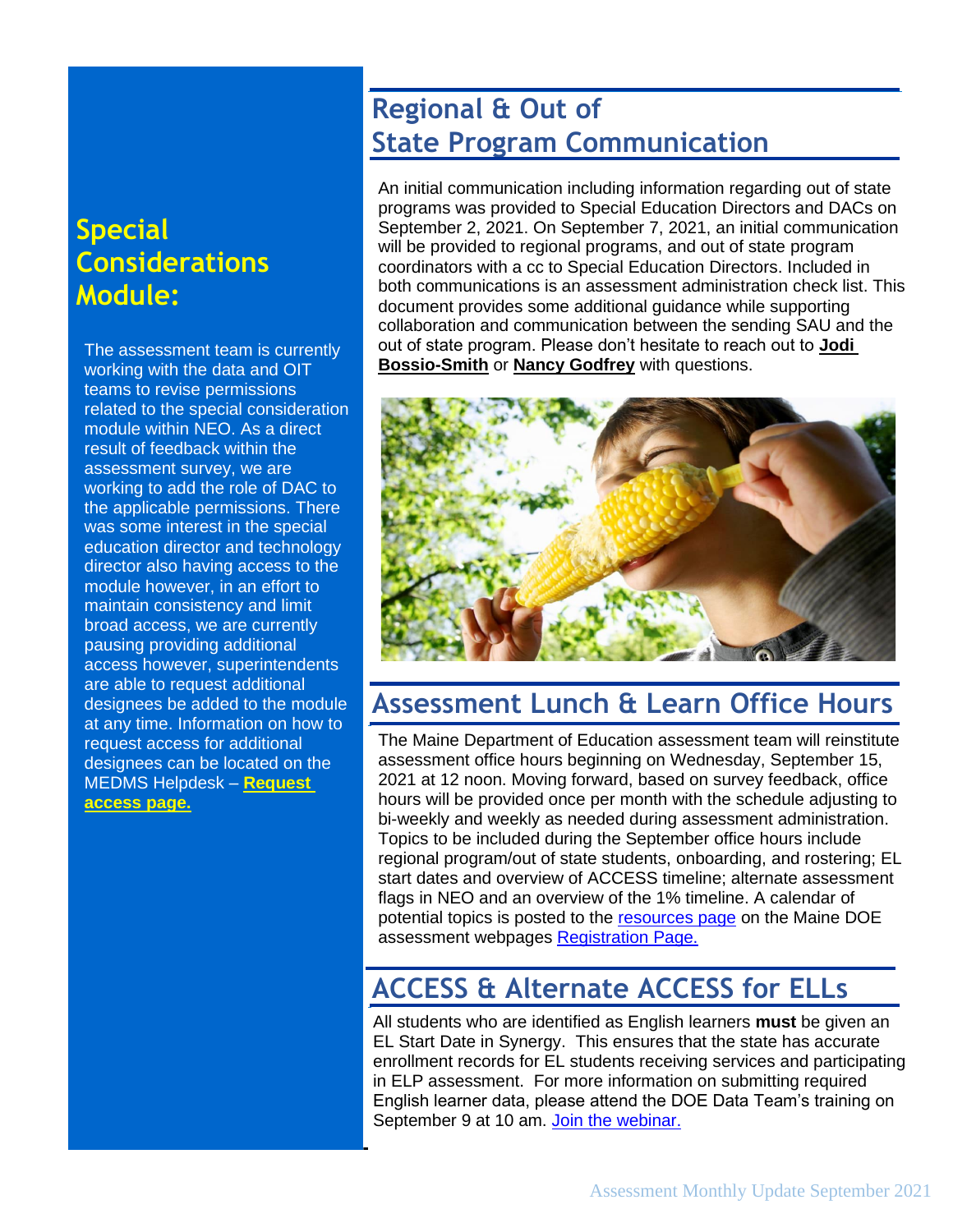### **Quick Links**





- **[COVID-19 Toolkit](https://www.maine.gov/doe/covid-19/toolkit)**
- **[Certification](http://maine.gov/doe/cert)**

**[Fingerprinting](https://www.maine.gov/doe/cert/fingerprinting)**

- **[Data Warehouse](https://www.maine.gov/doe/data-reporting/reporting/warehouse)**
- **[NEO](https://neo.maine.gov/DOE/NEO/Dashboard)**
- **[Funding](https://www.maine.gov/doe/funding)**
- **[Special Education](https://www.maine.gov/doe/learning/specialed)**
- **[Suicide Prevention](https://www.maine.gov/doe/suicideprevention)**
- **[School & Student](https://www.maine.gov/doe/schools/safeschools)**

**[Supports](https://www.maine.gov/doe/schools/safeschools)**

• **[Maine School Safety](https://www.maine.gov/doe/safety)** 

**[Center](https://www.maine.gov/doe/safety)**

**NEW for SY 21-22:** This year, Maine DOE will coordinate the materials ordering process for ACCESS assessments in each SAU. This change in procedure is intended to support SAUs and provide EL educators and coordinators more critically needed instructional time with students. Materials orders will be generated based on SAU level enrollment data [EL Start Date]. SAUs will have the opportunity to order materials for newly arrived ELs and transfer ELs during the additional materials ordering window, which will be open in WIDA AMS 12/15/21 – 2/25/22. To request a paper-based or Braille form of the ACCES for ELLs, please contact assessment coordinator Jodi Bossio-Smith: [jodi.bossio-smith@maine.gov.](mailto:jodi.bossio-smith@maine.gov)

### **MSAA & MSAA Science**

All students who participate in the alternate assessments based on alternate achievement standards [AA-AAS] **must** have the alternate flag checked in Synergy. The MSAA and MSAA Science are designed for those students with the most significant cognitive disabilities, and participation is made by the IEP Team using state criteria for eligibility.

\*Please note, the alternate assessment flag in Synergy must be rechecked each year that the student remains eligible to participate in alternate assessments.



### **Special Considerations Module**

The assessment team is currently working with the data and OIT teams to revise permissions related to the special consideration module within NEO. As a direct result of feedback within the assessment survey, we are working to add the role of DAC to the applicable permissions. There was some interest in the special education director and technology director also having access to the module however, in an effort to maintain consistency and limit broad access, we are currently pausing providing additional access however,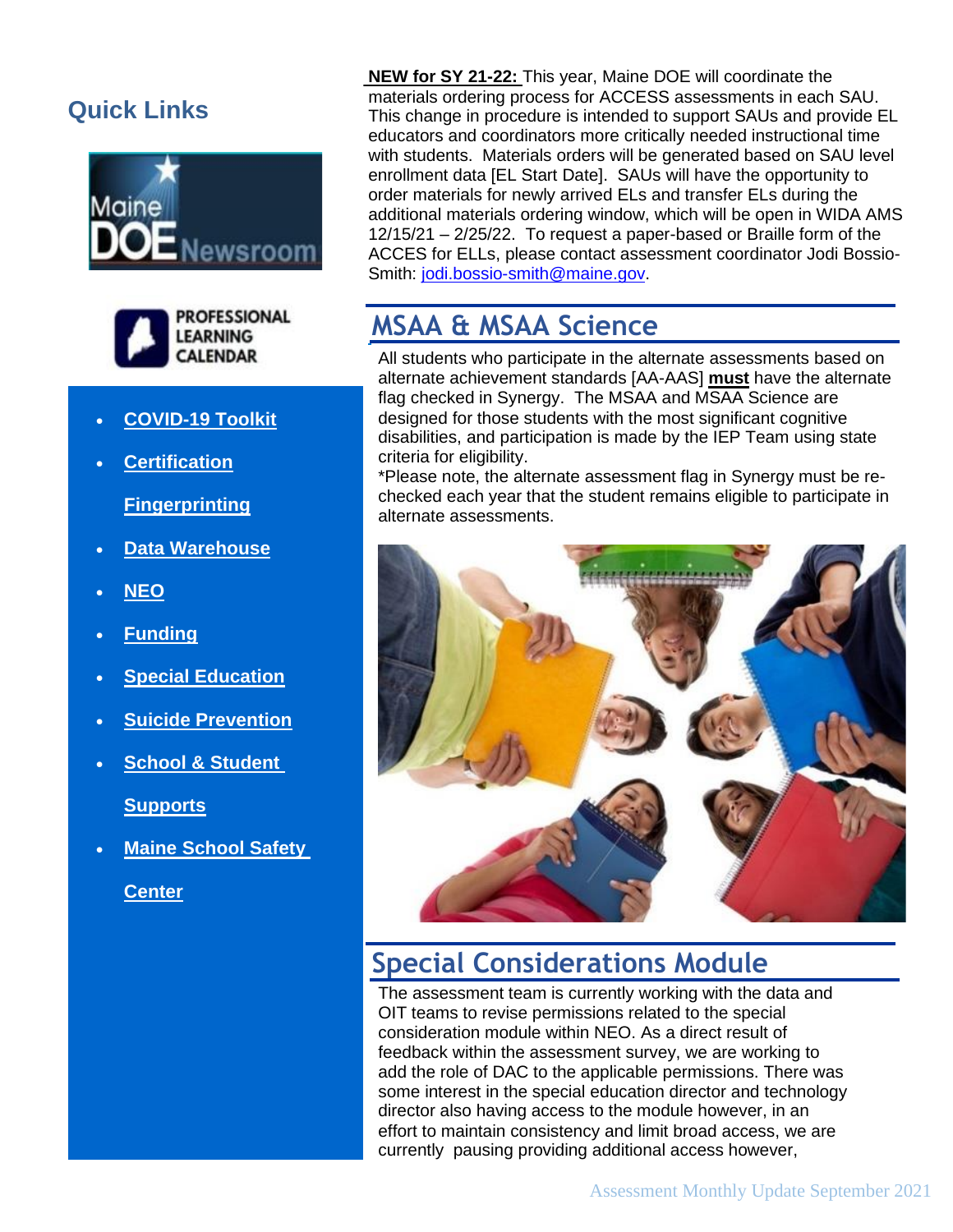### **Learn with MOOSE!**

**Check out the MOOSE platform! MOOSE is an acronym that stands for Maine Online Opportunities for Sustained Education. This website contains a learning library of assorted project-based learning experiences. Modules are self-paced and offer variety and choice in activities and topics. Search for a module by a specific grade span, subject, or topic, or simply choose something that interests and excites you to get started.**

Sign Up is [OPTIONAL!](https://learnwithmoose.maine.gov/) **This site is free and open to use. Login is used** *only* **to keep track of your progress within modules.**

### **Next Lunch & Learn Office Hours**

**September 15, 2021 2:00 Join us on Zoom**

**Topics we will cover include:**

- **Regional Programs**
- **Out of State Students**
- **Certification of Data in MAARS**
- **Plus more**

**[To See Our Full Schedule for](https://www.maine.gov/doe/node/456)  [Lunch & Learn Office Hours](https://www.maine.gov/doe/node/456)**

superintendents are able to request additional designees be added to the module at any time. Information to do this can be located on the MEDMS Helpdesk – [Request access page.](https://mainedoe.co1.qualtrics.com/jfe/form/SV_0Hg1z6QgRAuoKPk)

### **MECAS Guidelines SY 2021-2022**

The MECAS guidelines provide background and reference information for educators and administrators responsible for administration of assessments to Maine students. This document is designed to provide the breadth of background information that district and/or school personnel need to carry out the responsibilities for the successful administration of the individual assessments within the Maine Comprehensive Assessment System providing general information that is common across all assessments in the Maine Comprehensive Assessment System. Although the team is working to update for the 2021-2022 school year, this document is not intended to replace assessment specific guides or handbooks. This document is also formerly known as the OPM and are now available on the [assessment team homepage.](https://www.maine.gov/doe/Testing_Accountability/MECAS) 



**September 15, 2021: Overview of Alternate Assessments & the 1% Population Webinar (MSAA)**

During this webinar, Maine DOE will provide an overview of federal requirements pertaining to the alternate assessment of students with the most significant cognitive disabilities. We will also provide information about Maine's alternate assessments and share some critical dates for SY 21-22. This session is recommended for new DACs, alternate assessment coordinators and special educators, and is open to everyone! [Register for the webinar here.](https://networkmaine.zoom.us/meeting/register/tZUpdOuqrjoiHNE1f0bDDtTRVG1YiZxG9VCq)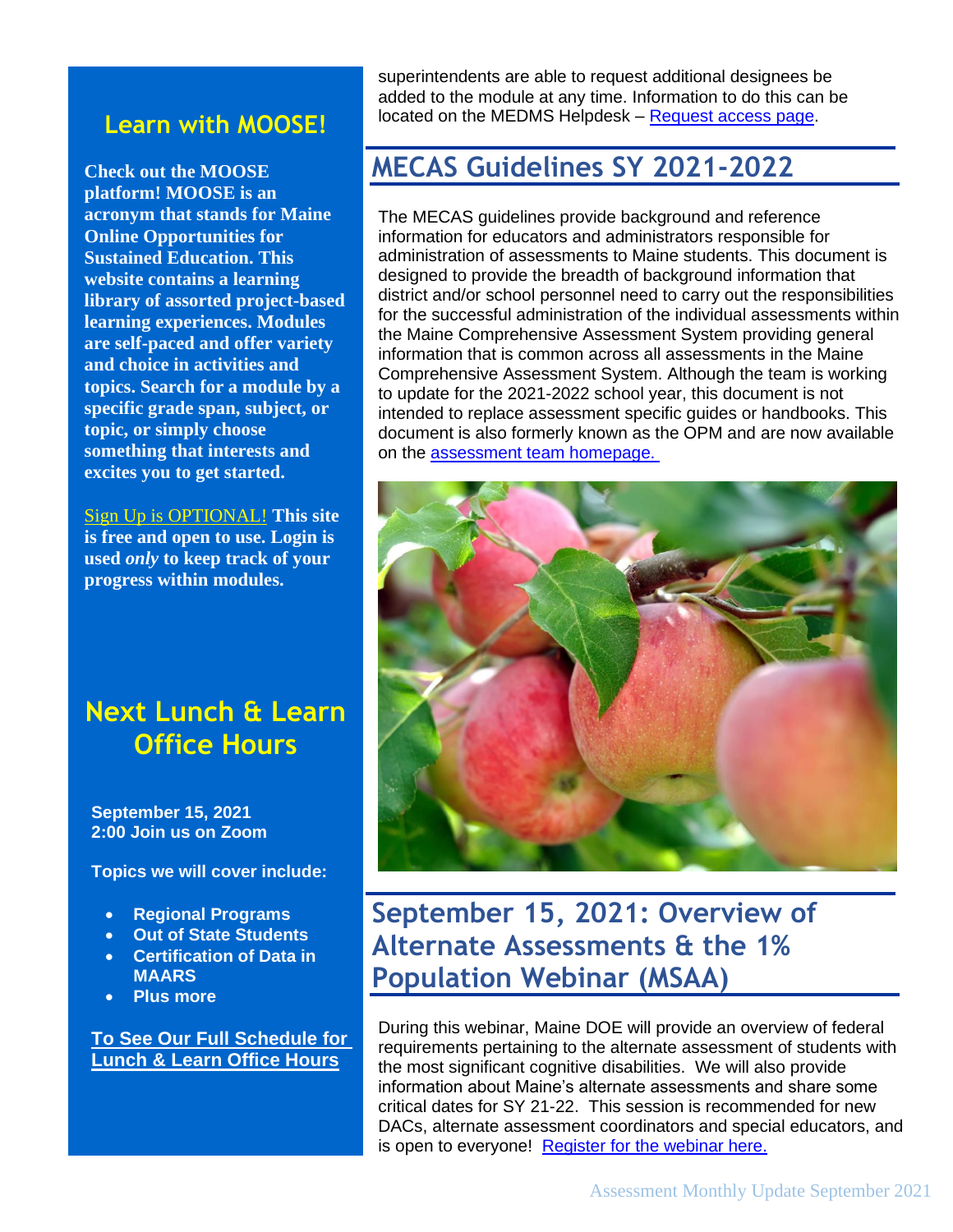# **MEA Assessment Calendar for 2021-2022**

The assessment calendar for school year 2021-22 is now available on the **assessment calendar webpage** and is included below for your convenience.

| <b>Assessment Title</b>                                                | <b>Administration</b><br>Date(s)                             | <b>Administration</b><br><b>Window</b> | <b>Method of</b><br><b>Delivery</b>                     | <b>Intended For</b>                                                                                                   |
|------------------------------------------------------------------------|--------------------------------------------------------------|----------------------------------------|---------------------------------------------------------|-----------------------------------------------------------------------------------------------------------------------|
| <b>ACCESS for ELLs</b><br>English Language<br>Proficiency              | January 10 -<br>March 4, 2022                                | 8-weeks                                | Kindergarten:<br>Paper<br><b>Grades 1-12:</b><br>Online | <b>English Learners K-</b><br>12                                                                                      |
| Alternate ACCESS for<br><b>ELLs</b><br>English Language<br>Proficiency | January 10 -<br>March 4, 2022                                | 8-weeks                                | Paper /<br>Pencil                                       | English learners in<br>Grades 1-12 with<br>Significant<br>Cognitive<br><b>Disabilities</b>                            |
| <b>MSAA</b><br>ELA/Literacy &<br><b>Mathematics</b>                    | March 14 - April<br>29, 2022                                 | 6-weeks                                | Online                                                  | Students with<br>Significant<br>Cognitive<br>Disabilities; Grades<br>3-8, & 3rd Year of<br><b>High School</b>         |
| <b>NWEA</b><br>Mathematics, Reading &<br>Language Usage                | FALL: October 4 -<br>29, 2021<br>SPRING: May 2 -<br>27, 2022 | 4-weeks                                | Online                                                  | <b>Students in Grades</b><br>3-8 & 3rd Year of<br><b>High School</b>                                                  |
| <b>MSAA Science</b>                                                    | March 14 - April<br>29, 2022                                 | 6 weeks                                | Online                                                  | Students with<br>Significant<br>Cognitive<br><b>Disabilities; Grades</b><br>5, 8, & 3rd Year of<br><b>High School</b> |
| Science                                                                | May 2 - 13, 2022<br>May 16 - 27, 2022                        | 2 weeks<br>2 weeks                     | Online                                                  | Grades 5, 8<br>3rd Year of High<br>School                                                                             |